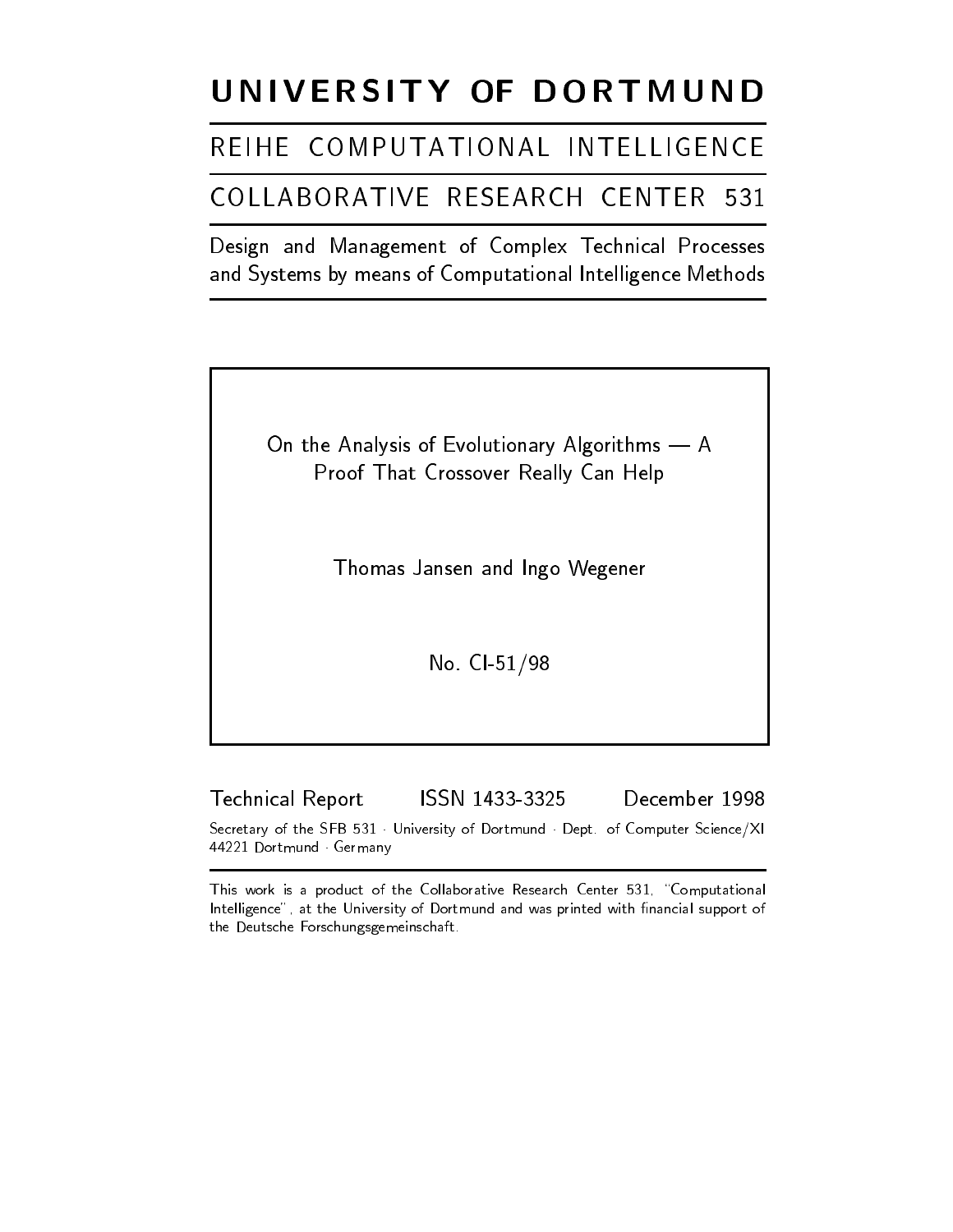### ON THE ANALYSIS OF EVOLUTIONARY  $\rm ALGORITHMS$   $-$ A PROOF THAT CROSSOVER REALLY CAN HELP

Thomas Jansen<sup>\*</sup> and Ingo Wegener<sup>\*</sup>

FB Informatik, LS 2, Univ. Dortmund, 44221 Dortmund, Germany jansen, wegener@ls2.cs.uni-dortmund.de, fax: 0049-231-7552047

Abstract. There is a lot of experimental evidence that crossover is, for some functions, an essential operator of evolutionary algorithms. Nevertheless, it was an open problem to prove for some function that an evolutionary algorithm using crossover is essentially more efficient than evolutionary algorithms without crossover. In this paper, such an example is presented and its properties are proved.

#### $\mathbf{1}$ **Introduction**

Stochastic search strategies have turned out to be efficient heuristic optimization techniques, in particular, if not much is known about the structure of the function and intense algorithmic investigations are not possible. The most popular among these algorithms are simulated annealing (van Laarhoven and Aarts 1987) and evolutionary algorithms, which come in great variety (evolutionary programming (Fogel, Owens, and Walsh 1966), genetic algorithms (Holland 1975, Goldberg 1989), evolution strategies (Schwefel 1995)). There is a lot of "experimental evidence" that these algorithms perform well in certain situations but there is a lack of theoretical analysis. It is still a central open problem whether, for some function, a simulated annealing algorithm with an appropriate cooling schedule is more efficient than the best Metropolis algorithm, i.e., a simulated annealing algorithm with fixed temperature (Jerrum and Sinclair 1997). Here, we solve a central open problem of similar flavor for genetic algorithms based on mutation, crossover, and fitness based selection. All these three modules are assumed to be essential but this has not been proved for crossover. Evolutionary algorithms without crossover are surprisingly efficient. Juels and Wattenberg (1994) report that even hill climbing (where the population size equals 1) outperforms genetic algorithms on nontrivial test functions. For a function called "long path", which was introduced by Horn, Goldberg, and Deb (1994), Rudolph (1997) has proved that a hill climber performs at least comparable to genetic algorithms. Indeed,

<sup>?</sup> This work was supported by the Deutsche Forschungsgemeinschaft (DFG) as part of the Collaborative Research Center "Computational Intelligence" (531).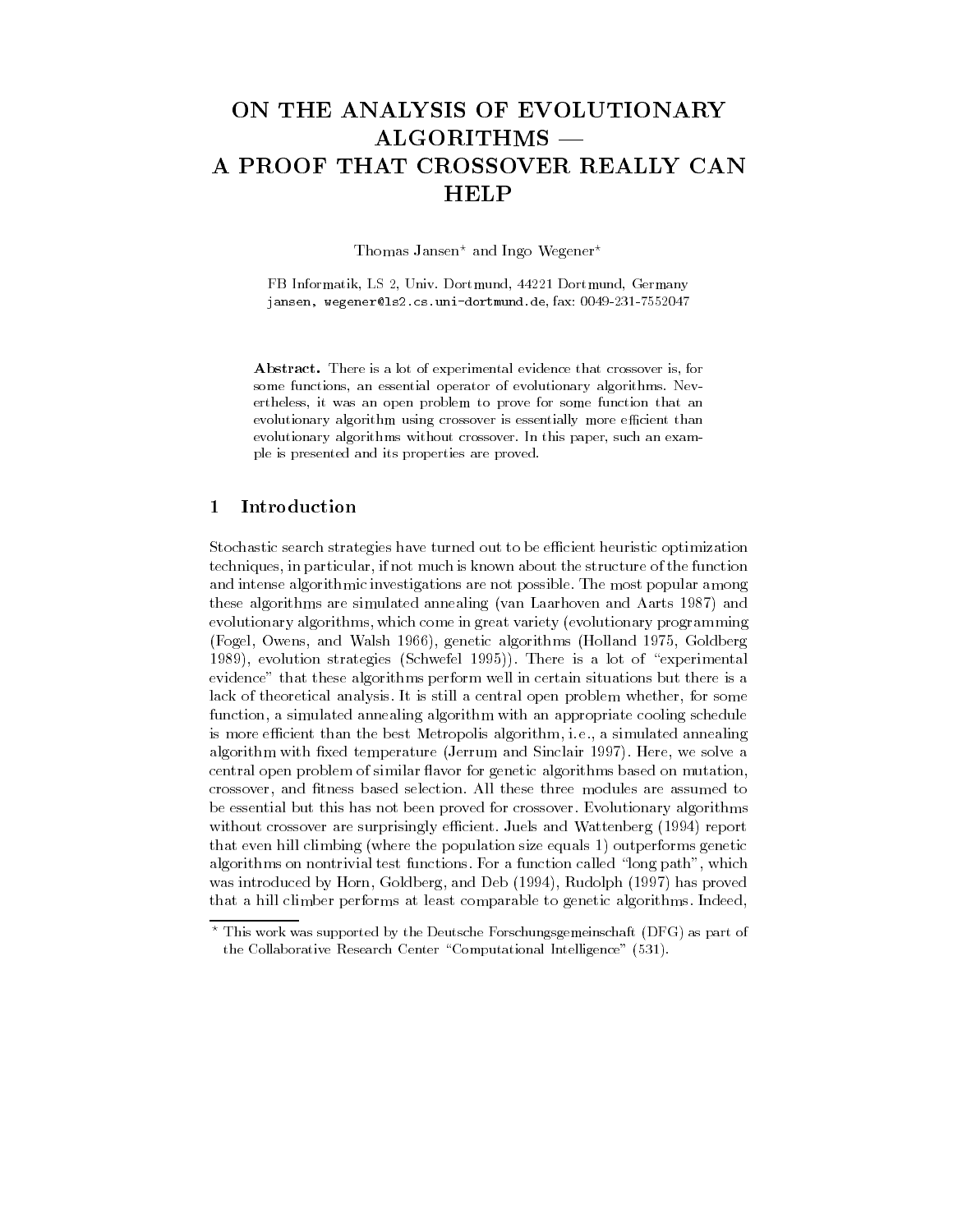the following central problem considered by Mitchell, Holland, and Forrest (1994) is open:

• Define a family of functions and prove that genetic algorithms are essentially better than evolutionary algorithms without crossover.

One cannot really doubt that such examples exist. Several possible examples have been proposed. Forrest and Mitchell (1993) report for the well-known candidate called Royal Road function (Mitchell, Forrest, and Holland 1992) that some random mutation hill climber outperforms genetic algorithms. So the problem is still open (Mitchell and Forrest 1997). The problem is the difficulty to analyze the consequences of crossover, since crossover creates dependencies between the objects. Hence, the solution of the problem is a necessary step to understand the power of the different genetic operators and to build up a theory on evolutionary algorithms.

There are some papers dealing with the effect of crossover. Baum, Boneh, and Garrett (1995) use a very unusual crossover operator and a population of varying size which not really can be called genetic algorithm. Another approach is to try to understand crossover without fitness based selection. Rabinovich, Sinclair, and Wigderson (1992) model such genetic algorithms as quadratical dynamic systems, and Rabani, Rabinovich, and Sinclair (1998) investigate the isolated effects of crossover for populations. These are valuable fundamental studies. Here, we use a less general approach but we investigate a typical genetic algorithm based on mutation, uniform crossover, and fitness based selection. The algorithm is formally presented in Section 2. In Section 3, we prove, for the chosen functions, that algorithms without crossover necessarily are slow and, in Section 4, we prove that our genetic algorithm is much faster.

**Definition 1.** The function  $JUMP_{m,n}$ :  $\{0,1\}^n \to \mathbb{R}$  is defined by

$$
\text{JUMP}_{m,n}(x_1,\ldots,x_n) = \begin{cases} m + \|x\|_1 \text{ if } \|x\|_1 \leq n - m \text{ or } \|x\|_1 = n \\ n - \|x\|_1 \text{ otherwise} \end{cases}
$$

where  $||x||_1 = x_1 + \cdots + x_n$  denotes the number of ones in x.

The value of  $\text{JUMP}_m$  (the index n is usually omitted) grows linearly with the number of ones in the input but there is a gap between the levels  $n - m$ and n. We try to maximize  $\text{JUMP}_m$ . Then, inputs in the gap are the worst ones. We expect that we have to create the optimal input  $(1, 1, \ldots, 1)$  from inputs with  $n-m$  ones. This "jump" is difficult for mutations but crossover can help. More precisely, we prove that time  $\nu(n^m)$  is necessary without crossover while a genetic algorithm can optimize  $\text{JUMP}_m$  with large probability in time  $O(n^2 \log n + 2^{2m} n \log n)$  and the same bound holds for the expected time. The gap is polynomial for constant m and even superpolynomial for m = -(log n).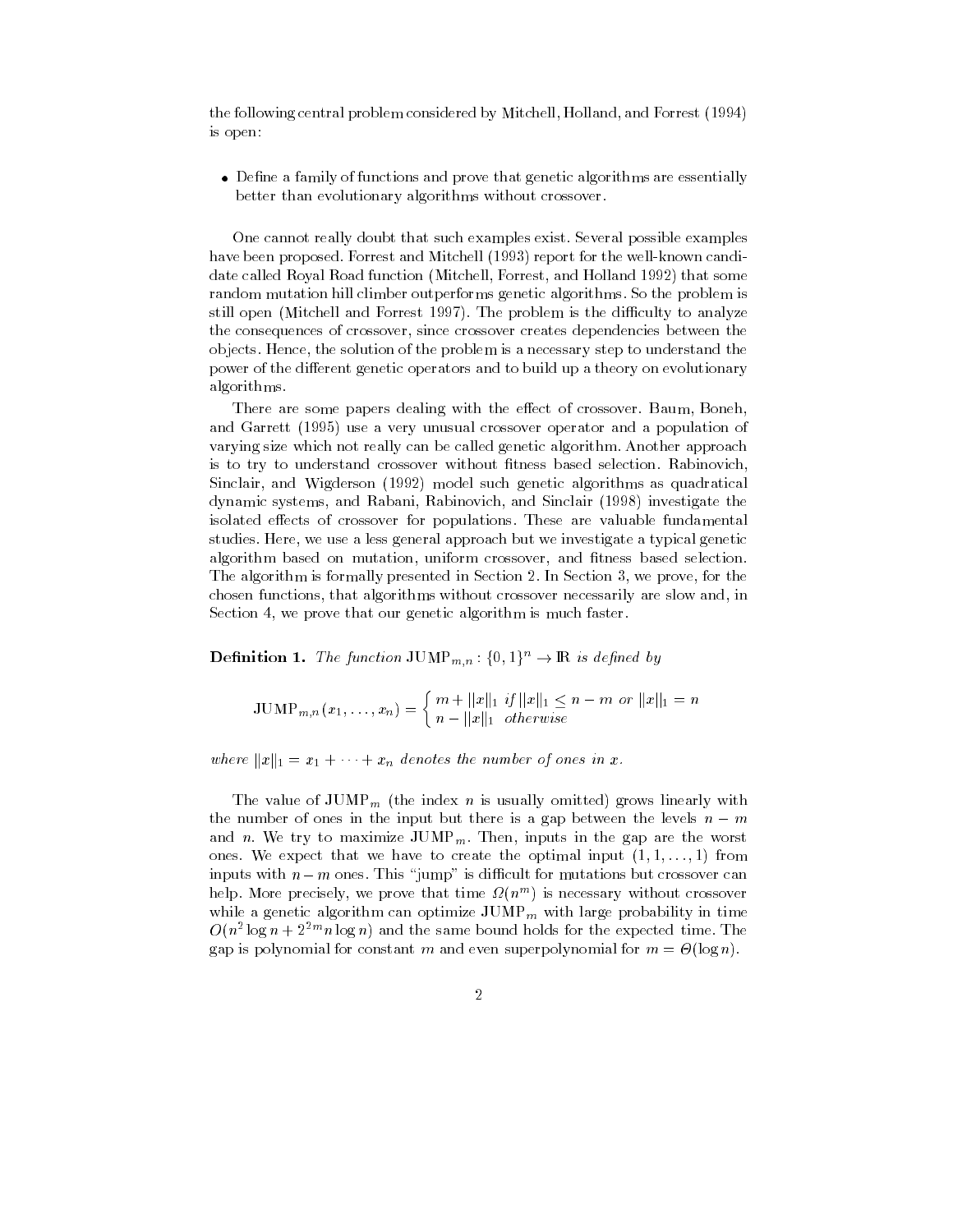### 2 Evolutionary Algorithms

We discuss the main operators of evolutionary algorithms working on the state space  $S = \{0, 1\}^n$  where we maximize a fitness function  $f: S \to \mathbb{R}$ . We use the operators initialization, mutation, crossover, and selection.

 $X := \textbf{initialize}(S, s)$ . Choose randomly and independently s objects from S to form the population  $X$ .

 $(y, b) := \textbf{mutate}(X, p)$ . Choose randomly an object  $x \in X$  and, independently for all positions  $i \in \{1, \ldots, n\}$ , set  $y_i := 1 - x_i$  with probability p and  $y_i := x_i$  otherwise. Set  $b := 0$ , if  $x = y$ , and  $b := 1$  otherwise.

The most common choice is  $p = 1/n$  ensuring that, on average, one bit of x is flipped. The optimality of this choice has been proved for linear functions by Droste, Jansen, and Wegener (1998b). For some evolutionary algorithms it is not unusual to abstain from crossover. Evolutionary programming (Fogel, Owen, and Walsh 1966) and evolution strategies (Schwefel 1995) are examples. The so-called  $(\mu+\lambda)$ -evolution strategy works with a population of size  $\mu$ . Then  $\lambda$  children are created independently by mutation and the best  $\mu$  objects among the parents and children are chosen as next population. Ties are broken arbitrarily.

Genetic algorithms typically use crossover. For the function at hand, uniform crossover is appropriate.

 $(y, b) :=$ **uniform-crossover-and-mutate** $(X, p)$ . Choose randomly and independently  $x', x'' \in X$  and, independently for all positions  $i \in \{1, \ldots, n\}$ , set  $z_i := x_i$  with probability  $1/2$  and  $z_i := x_i$  otherwise. Then  $y := \text{mutate}(\{z\}, p)$ . Set  $b := 0$ , if  $y \in \{x', x''\}$ , and  $b := 1$  otherwise.

Ronald (1998) suggests to avoid duplicates in the population in order to prevent populations with many indistinguishable objects. We adopt this idea and only prevent replications (see below). Moreover, we use a variant of genetic algorithms known as steady state (Sarma and De Jong 1997). This simplifies the analysis, since, in one step, only one new object is created. Now we are able to describe our algorithm.

#### Algorithm 1.

- 1.  $\Lambda$  :  $=$  initialize({0, 1}, n).
- 2. Let r be a random number from  $[0, 1]$  (uniform distribution).
- 3. If  $r < 1/(n \log n)$ ,
- $(y, b) :=$ **uniform-crossover-and-mutate** $(X, 1/n)$ .
- 4. If  $r > 1/(n \log n)$ ,
	- $(y, b) := \textbf{mutate}(X, 1/n).$
- 5. Choose randomly one of the objects  $x \in X$  with smallest f-value.
- 6. If  $b = 1$  and  $f(y) \geq f(x)$ ,
- $X := (X \{x\}) \cup \{y\}.$ 7. Return to Step 2.

Steps 5 and 6 are called steady state selection preventing replications. We do not care about the choice of an appropriate stopping rule by using as most of the authors the following complexity measure. We count the number of evaluations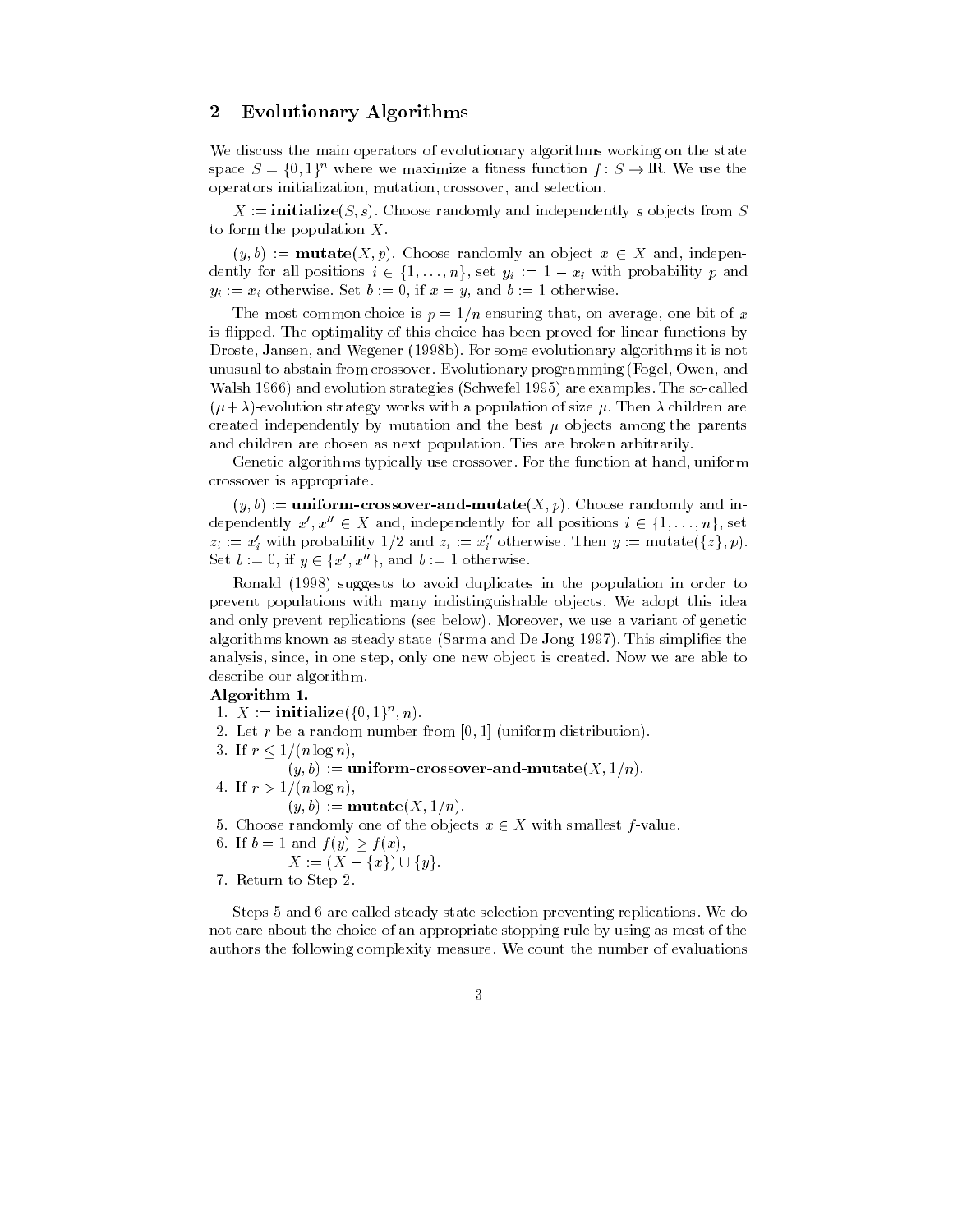of f on created objects until an optimal object is created. In the following we discuss in detail the evolution strategies described above and the genetic algorithm described in Algorithm 1. We are able to obtain similar results for the following variants of the algorithm (details can be found in the full version).

- 1. Evolutionary algorithms without crossover may use subpopulations which work independently for some time and may exchange information sometimes.
- 2. Evolutionary algorithms without crossover as well as the genetic algorithm may choose objects based on their fitness (for mutation, crossover, and/or selection) as long as objects with higher fitness get a better chance to be chosen and objects with the same fitness get the same chance to be chosen.
- 3. The genetic algorithm may refuse to include any duplicate into the population.
- 4. The genetic algorithm may accept replactions as well as duplicates. In this case, all our results qualitatively still hold. The actual size of the upper bounds for the genetic algorithm changes in this case, though. At the end of Section 4 we discuss this in more detail.
- 5. The genetic algorithm may replace the chosen object by y even if  $f(y)$  <  $f(x)$ .

#### 3 Evolutionary Algorithms without Crossover on 3  $\mathrm{JUMP}_m$

Evolutionary algorithms without crossover create new objects by mutations only. If x contains i zeros, the probability of creating the optimal object equals  $p^{i}(1 (p)^{n-i}$ . Let  $m \leq (\frac{1}{2} - \varepsilon)n$ . It follows by Chernoff's inequality that, for populations  $$ of polynomial size, the probability to have an object x, where jjxjj1 > n m, in the first population is exponentially small. Then, the expected time to reach the optimum is bounded below by  $t_{m,n} \equiv \min\{p \mid (1-p)^{n-1} \mid 0 \leq i \leq n-m\}$ . This holds since we do not select objects <sup>x</sup> where <sup>n</sup> m < jjxjj1 < n. It is obvious that  $t_{m,n} = \Theta(n^m)$ , if  $p = 1/n$ . The following result follows by easy calculations.

**Proposition 1.** Let  $m \leq (\frac{1}{2} - \varepsilon)n$  for some constant  $\varepsilon > 0$ . Evolutionary algorithms without crossover need expected time  $M(n^m)$  to optimize JUMP $_m$  if mutations 
ip bits with probability 1=n. For each mutation probability p, the expected time is  $M(n^{\alpha-1})$  for each constant  $c > 0$ .

Droste, Jansen, and Wegener (1998a) have proved that, for population size 1 and  $p = 1/n$ , the expected time of an evolutionary algorithm on  $\text{JUMP}_m$ ,  $m > 1$ , equals  $\sigma(n^{-1})$ .

#### 4 The Genetic Algorithm as Optimizer of  $\text{JUMP}_m$

The main result of this paper is the following theorem.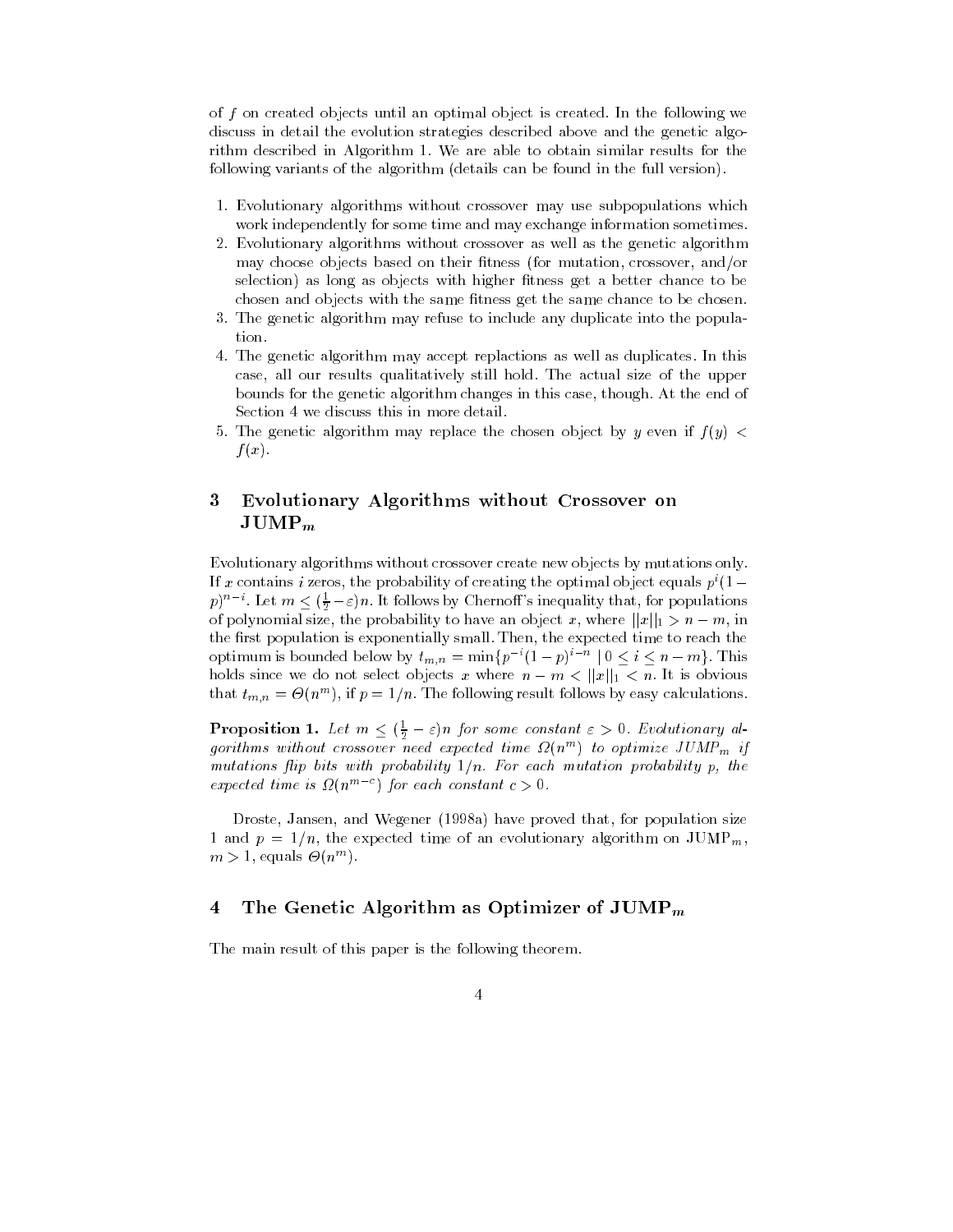**Theorem 1.** Let m be a constant. With probability  $1 - e^{-i\pi \langle u \rangle}$  the genetic algorithm creates an optimal object for  ${\rm JUMF}_m$  within  $O(n^2\log n)$  steps.

Proof. Our proof strategy is the following. We consider dierent phases of the algorithm and "expect" in each phase a certain behavior. If a phase does not fulfill our expectation, we estimate the probability of such a "failure" and may start the next phase under the assumption that no failure has occurred. We also assume to have not found an optimal object, since otherwise we are done. Finally, the failure probability can be estimated by the sum of the individual failure probabilities. The constants c1; c2; c3 <sup>&</sup>gt; 0 will be chosen appropriately.

Phase 0: Initialization. We expect to obtain only objects x where kxk1 nm or kxk1 <sup>=</sup> n.

**Phase 1**: This phase has length  $c_1n^2\log n$ . We expect to create an optimal object or to finish with *n* objects with  $n - m$  ones.

Remark: If Phase 1 is successful, the definition of the genetic algorithm ensures that the property is maintained forever.

**Phase** 2: This phase has length  $c_2n^2 \log n$ . We expect to create an optimal object or to finish with objects with  $n - m$  ones where the zeros are not too concentrated. More precisely, for each bit position *i*, there are at most  $\frac{1}{4m}n$  of the  $n$  objects with a zero at position  $i$ .

**Phase 3**: This phase has length  $c_3n^2\log n$  . We expect that, as long as no optimal object is created, the *n* objects contain at each position  $i \in \{1, ..., n\}$  altogether at most  $\frac{1}{2m}n$  zeros. Moreover, we expect to create an optimal object.

Analysis of Phase 1. We apply results on the coupon collector's problem (see Motwani and Raghavan 1995). There are  $n$  empty buckets and balls are thrown randomly and independently into the buckets. Then the probability that, after 2n in n throws, there is still an empty bucket is  $O(e^{-\gamma})$  . This result remains true if, between the throws, we may rename the buckets.

We consider the  $n^2$  bit positions of the n objects as buckets. Buckets corresponding to zeros are called empty. The genetic algorithm never increases the number of zeros. Hence, we slow down the process by ignoring the effect of new objects created by crossover or by a mutation flipping more than one bit. We  $\mathbf{r}$  is the process by changing the process by changing the process to know  $\mathbf{r}$ ones at all positions. If a mutation flips a single bit from  $0$  to  $1$ , we obtain a better object which is chosen. The number of empty buckets decreases at least by 1. If a single bit flips from 1 to 0, we ignore possible positive effects (perhaps we replace a much worse object). Hence, by the result on the coupon collector's problem, the failure probability is bounded by  $e^{-H(n^{-})}$  after  $4n^{2} \ln n$  good steps.

A step is not good if we choose crossover (probability  $1/n \log n$ ) or we flip not exactly one bit. The probability of the last event equals  $1 - n \cdot \frac{1}{n} \cdot (1 - \frac{1}{n})^{n-1}$ and is bounded by a constant  $a < 1$ . Hence, by Chernoff's bound, we can bound the probability of having enough good steps among  $c_1 n^2 \ln n$  steps by  $e^{-\Omega(n^2)}$ , if c1 is large enough.

Analysis of Phase 2. We have n objects with  $m$  zeros each. We cannot prove that the mn zeros are somehow nicely distributed among the positions. Good objects tend to create similar good objects, at least in the first phase. The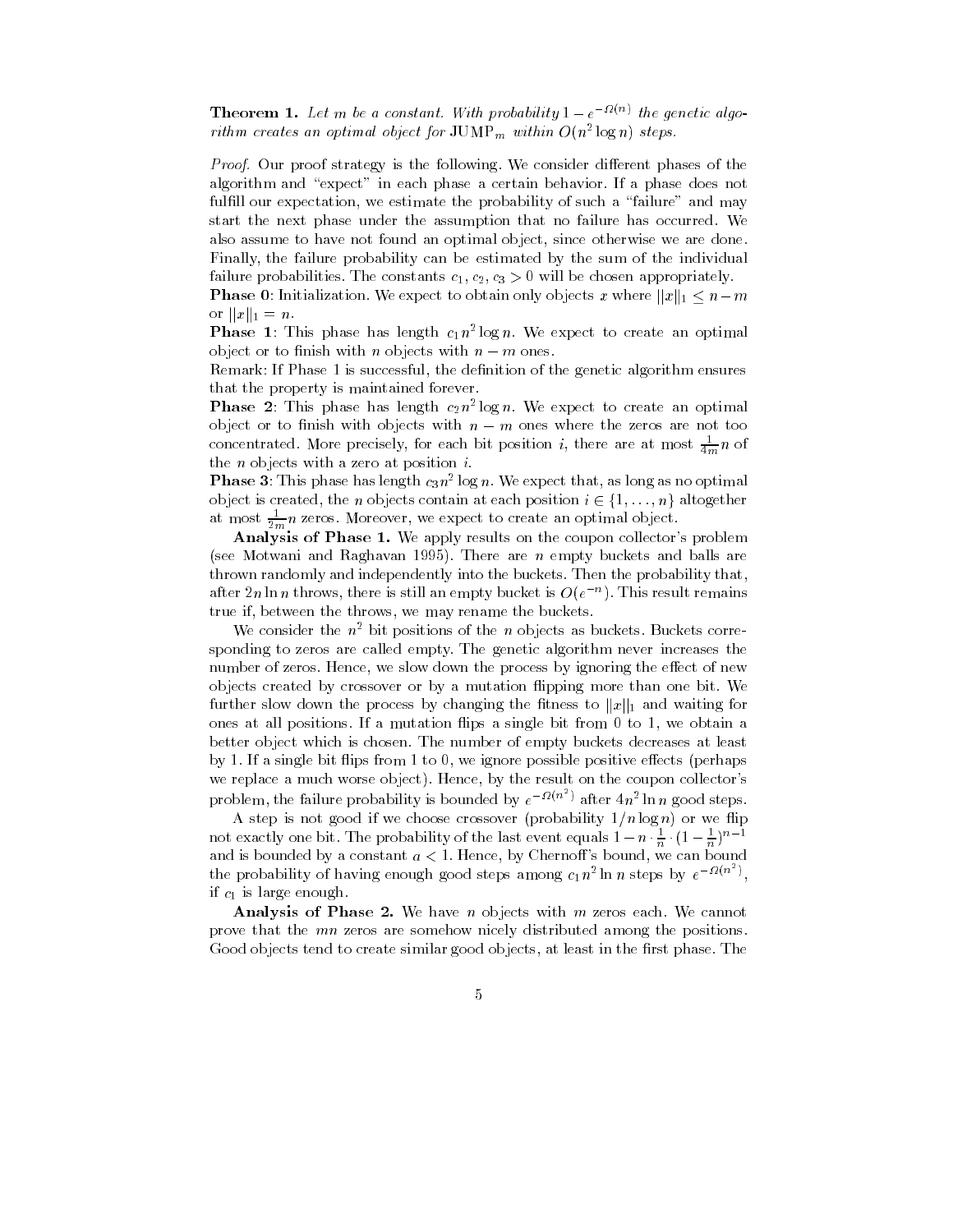population may be "quite concentrated" at the end of the first phase. Then, crossover cannot help. We prove that mutations ensure in the second phase that the zeros become "somehow distributed".

We only investigate the first position and later multiply the failure probability by n to obtain a common result for all positions. Let z be the number of zeros that, with high probability,  $z \leq \frac{1}{4m}n$  at the end. We look for an upper bound  $p^{\scriptscriptstyle +}(z)$  on the probability to increase the number of zeros in one round and for a lower bound  $p_{\parallel}(z)$  on the probability to decrease the number of zeros in one round. The number of zeros at a fixed position can change at most by 1 in one round. As long as we do not create an optimal object, all objects contain  $n - m$ 

Let  $A^+$  resp.  $A^-$  be the event that (given z) the number of zeros (at position 1) increases resp. decreases in one round. Then

$$
A^+ \subseteq B \cup \left(\overline{B} \cap C \cap \left[\left(D \cap E \cap \bigcup_{1 \le i \le m-1} F_i^+\right) \cup \left(\overline{D} \cap \overline{E} \cap \bigcup_{1 \le i \le m} G_i^+\right)\right]\right)
$$

with the following meaning of the events:

- ${-}$   ${B}$ : crossover is chosen as operator.
- ${\cal C}$ : an object with a one at position 1 is chosen for replacement.
- $= D:$  an object with a zero at position 1 is chosen for mutation.
- $E$ : the bit at position 1 does not flip.
- ${\sf F} = {\sf F}_i^*$ : there are exactly  $i$  positions among the  $(m-1)$  U-positions  $j\neq 1$  which ip and exactly <sup>i</sup> positions among the (n m) 1-positions which 
ip. We can exclude the case  $i = 0$  which leads to a replication.
- $= G_s$ : there are exactly *i* positions among the m 0-positions which flip and exactly is a positions among the (n in equations j) is the sequence

Hence,

$$
p^{+}(z) \leq \frac{1}{n \log n} + \left(1 - \frac{1}{n \log n}\right) \frac{n-z}{n}
$$
  
\n
$$
\left[\frac{z}{n} \sum_{i=1}^{m-1} {m-1 \choose i} {n-m \choose i} \left(\frac{1}{n}\right)^{2i} \left(1 - \frac{1}{n}\right)^{n-2i} + \frac{n-z}{n} \sum_{i=1}^{m} {m \choose i} {n-m-1 \choose i-1} \left(\frac{1}{n}\right)^{2i} \left(1 - \frac{1}{n}\right)^{n-2i} \right]
$$
  
\n
$$
\leq \frac{1}{n \log n} + \left(1 - \frac{1}{n \log n}\right) \frac{n-z}{n}
$$
  
\n
$$
\left[\frac{z}{n} (m-1)(n-m) \frac{1}{n^{2}} \left(1 - \frac{1}{n}\right)^{n-2} + O\left(\frac{m^{2}}{n^{2}}\right)\right] + \frac{n-z}{n} \left(m \frac{1}{n^{2}} \left(1 - \frac{1}{n}\right)^{n-2} + O\left(\frac{m^{2}}{n^{3}}\right)\right)\right].
$$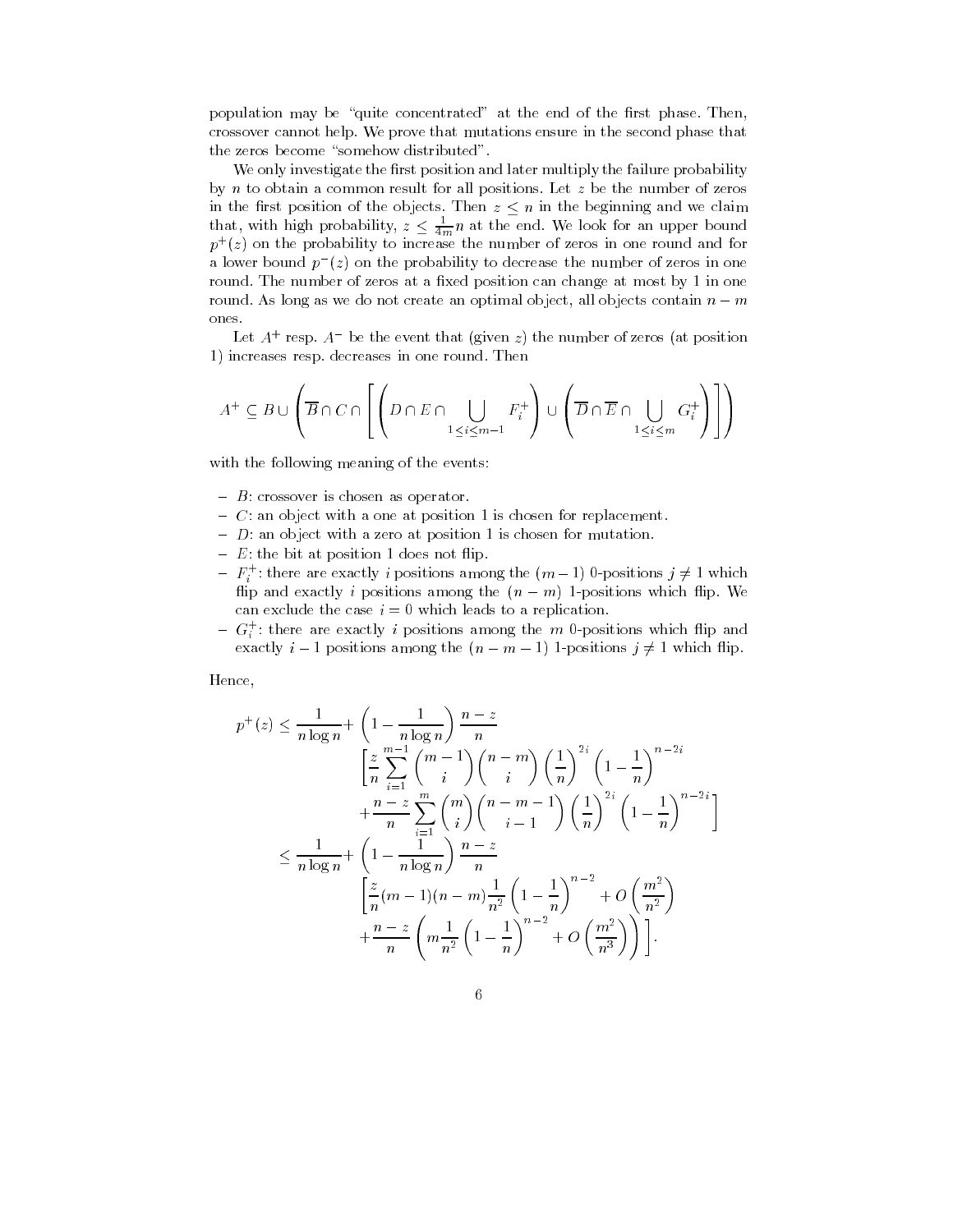Similarly, we get

$$
A^- \supseteq \overline{B} \cap \overline{C} \cap \left[ \left( D \cap \overline{E} \cap \bigcup_{1 \le i \le m} F_i^- \right) \cup \left( \overline{D} \cap E \cap \bigcup_{1 \le i \le m} G_i^- \right) \right]
$$
  
where

 $=$   $F_s$  : there are exactly  $i-1$  positions among the (m  $-$  1) 0-positions  $j\neq 1$ is and exactly interest contractly in processions are exactly in an order of the procession in an among the co  $=$   $\mathrm{G}_{i}$  : there are exactly  $i$  positions among the  $m$  U-positions which flip and exactly in positions and (n m in 1) is the following the (n if  $f$  6 minutes in the following the following the following the following the following the following the following the following the following the following t

 $i = 0$ , we get the case of a replication).

Hence,

$$
p^{-}(z) \ge \left(1 - \frac{1}{n \log n}\right) \frac{z}{n} \left[ \frac{z}{n} \sum_{i=1}^{m} {m-1 \choose i-1} {n-m \choose i} \left(\frac{1}{n}\right)^{2i} \left(1 - \frac{1}{n}\right)^{n-2i} + \frac{n-z}{n} \sum_{i=1}^{m} {m \choose i} {n-m-1 \choose i} \left(\frac{1}{n}\right)^{2i} \left(1 - \frac{1}{n}\right)^{n-2i} \right]
$$
  

$$
\ge \left(1 - \frac{1}{n \log n}\right) \frac{z}{n} \left[ \frac{z}{n} (n-m) \frac{1}{n^{2}} \left(1 - \frac{1}{n}\right)^{n-2} + \frac{n-z}{n} m(n-m-1) \frac{1}{n^{2}} \left(1 - \frac{1}{n}\right)^{n-2} \right].
$$

Since m is a constant, we obtain, if  $z \geq \frac{1}{8m}n$ , that  $p^-(z) \geq p^-(z)-p^+(z) = M(\frac{1}{n})$ and it is also easy to see that  $p_-(z)=O(\frac{z}{n})$ . We call a step essential, if the number of zeros in the first position changes. The length of Phase 2 is  $c_2n^2 \log n$ . The following considerations work under the assumption  $z \geq \frac{1}{8m}n$ . The probability that a step is essential is  $\Omega(\frac{1}{n})$ . Hence, for come  $c_2 > 0$ , the probability of having less than  $c'_2$ n log n essential steps, is bounded by Chernoff's bound by  $e^{-\Omega(n)}$ . We assume that this failure does not occur. Let  $q^+(z)$  resp.  $q^-(z)$  be the conditional probability of increasing resp. decreasing the number of zeros in essential steps. Inen  $q^+(z) = p^+(z)/(p^+(z) + p^-(z))$ ,  $q^-(z) = p^-(z)/(p^+(z) + p^-(z))$ , and  $q_-(z) = q_+(z) = (p_-(z) - p_+(z))/p_+(z) + p_-(z) = M(1)$ . Hence, for some  $c_2$   $>$  0, the probability of decreasing the number of zeros by less than  $c_2n$  is bounded by Chernoff's bound by  $e^{-\mathcal{U}(n)}$ . We obtain  $c''_2 = 1$  by choosing  $c_2$  large enough. But this implies that we have at some point of time less than  $z^* = \frac{1}{8m}n$ zeros at position 1 and our estimations on  $p^+(z)$  and  $p^-(z)$  do not hold. We investigate the last point of time with z essential steps left. If  $t \leq \frac{1}{8m}n$ , it is sure that we stop with at most  $\frac{1}{4m}n$  zeros at position 1. If  $t > \frac{1}{8m}n$ , we can apply Chernoff's bound and obtain a failure probability of  $e^{-i\omega_0}$ . Altogether the failure probability is  $ne^{-i\omega_0} = e^{-i\omega_0}$ .

Analysis of Phase 3. First, we investigate the probability that the number of zeros at position 1 reaches  $\frac{1}{2m}n$ . For this purpose, we consider subphases starting at points of time where the number of zeros equals  $\frac{1}{4m}n$ . A subphase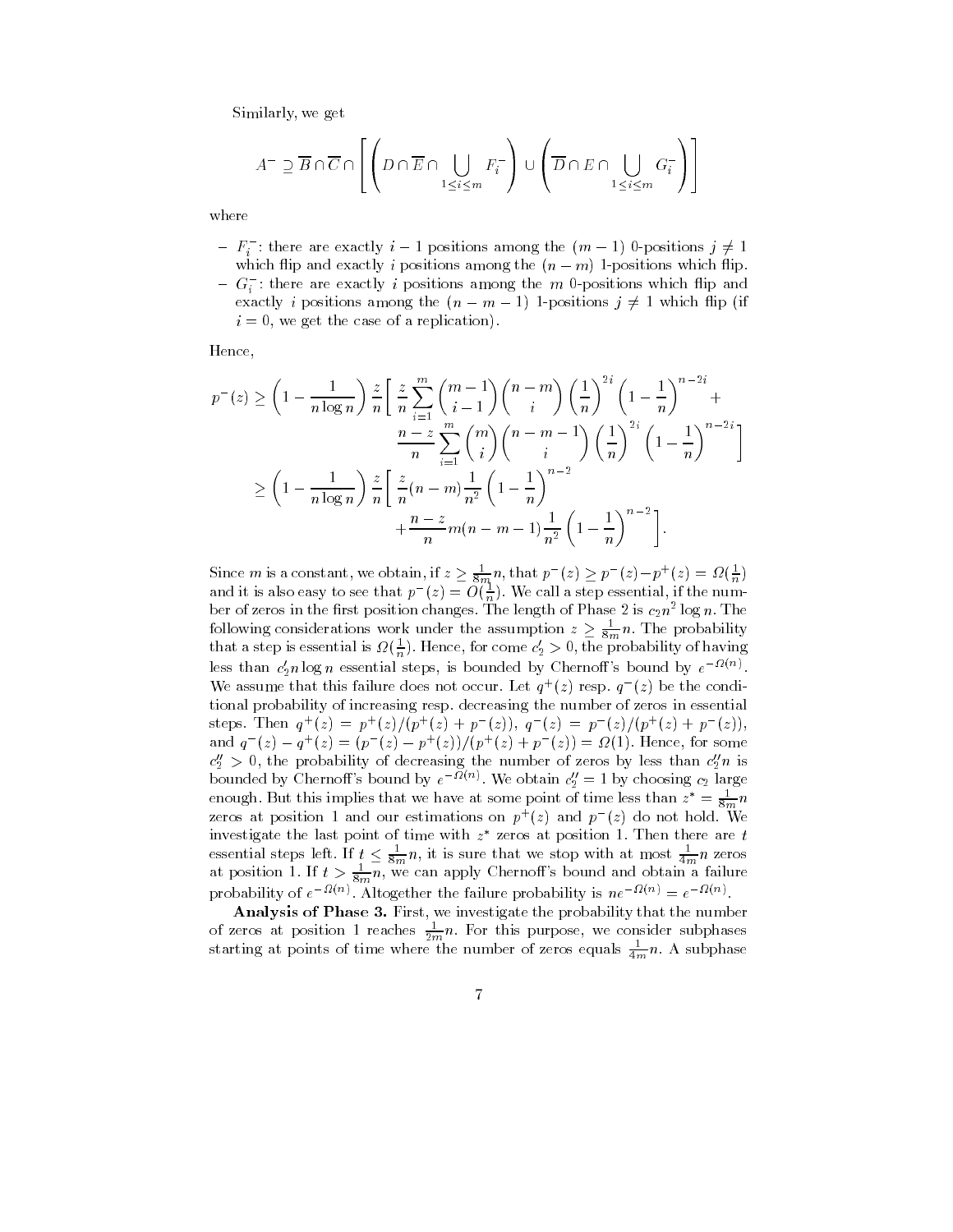where the number of zeros is less than  $\frac{1}{4m}n$  cannot cause a failure. The same<br>holds for subphases whose length is bounded by  $\frac{1}{4m}n$ . In all other cases we can apply Chernoff's bound and the assumption  $z \geq \frac{1}{4m}n$ . Hence, the failure probability for each subphase is bounded by  $e^{-i\mathcal{L}(\cdot)}$  and the same holds for all subphases and positions altogether. We create an optimal object if we perform crossover (probability  $\frac{1}{n \log n}$ ) if the following mutation does not flip any bit (probability  $(1-\frac{1}{n})^n$ ), if the chosen bit strings do not share a zero at some position (probability at least  $\frac{1}{6}$ , see below) and the crossover chooses at each <u>—</u> of the 2m positions, where the objects dier, the object with the one at this position (probability  $(\frac{1}{2})^{2m}$ ). We prove the open claim. We fix one object of the  $$ population. The m zeros are w. l. o. g. at the positions 1; : : :;m. There are at most  $\frac{1}{2m}n$  objects with a zero at some fixed position  $j \in \{1,\ldots,n\}$ , altogether at most  $\frac{1}{2}n$  colliding objects. Hence, the probability of choosing a second object without collision with the first one is at least  $\frac{1}{2}$ . Hence, the success probability<br>is at least  $\frac{1}{n \log n} (1 - \frac{1}{n})^n 2^{-2m-1}$  and the failure probability for  $c_3 n^2 \log n$  steps is bounded by  $e^{-i\epsilon \langle \psi \rangle}$ .

Combining all estimations we have proved the theorem.  $\Box$ 

**Corollary 1.** Let  $m$  be a constant. The expected time of the genetic algorithm on JUMP<sub>m</sub> is bounded by  $O(n^2 \log n)$ .

Proof. We remark that Theorem 1 can be proved for arbitrary starting populations instead of random ones. Then we add one phase of length  $\Theta(n^2 \log n)$  at the beginning. With the analysis of Phase 1, it follows that the probability that Phase  $0$  ends with a population containing at least one object with  $i$  ones, where  $n-m < i < n$ , is  $e^{-i\zeta^{(n)}}$ . The expected number of superrounds consisting of the  $\Box$ four phases is  $1 + e^{-i \cdot \cdot \cdot n}$ .

In the following, we generalize our results to the case  $m = O(\log n)$  where we reduce the crossover probability to  $\frac{1}{n \log^3 n}$ . Nothing has to be changed for Phase 1 (and Phase 0). In Phase 2, we obtain  $p_-(z) - p_-(z) = M(\frac{1}{n \log^2 n})$ ,  $p^{-}(z) = O(\frac{\log m}{n})$ , and  $q^{-}(z) - q^{+}(z) = \Omega(\frac{1}{\log^3 n})$ , if  $z \ge \frac{1}{8m}n$ . Then  $O(n^2 \log^5 n)$ steps are enough to obtain the desired properties with a probability bounded by  $e^{-\mu(n^{-})}$  for each  $\delta < 1$ . The same arguments work for the first property of Phase 3 as long as the length is polynomially bounded. In order to have an exponentially small failure probability for the event to create an optimal object, we increase the number of steps to  $\Theta(n^2 2^{n})$ . If we are satisfied with a constant success probability,  $\Theta(n(\log^2 n)2^{2m})$  steps are sufficient. We summarize these considerations.

**Theorem 2.** Let  $m = O(\log n)$ . For each constant  $\delta < 1$ , with probability  $1-e^{-M(n^*)}$ , the genetic algorithm creates an optimal object for  $JUMP_m$  within  $O(n^2(\log^2 n + 2^{2m}))$  steps. The expected run time is bounded by

$$
O(n \log^3 n (n \log^2 n + 2^{2m})).
$$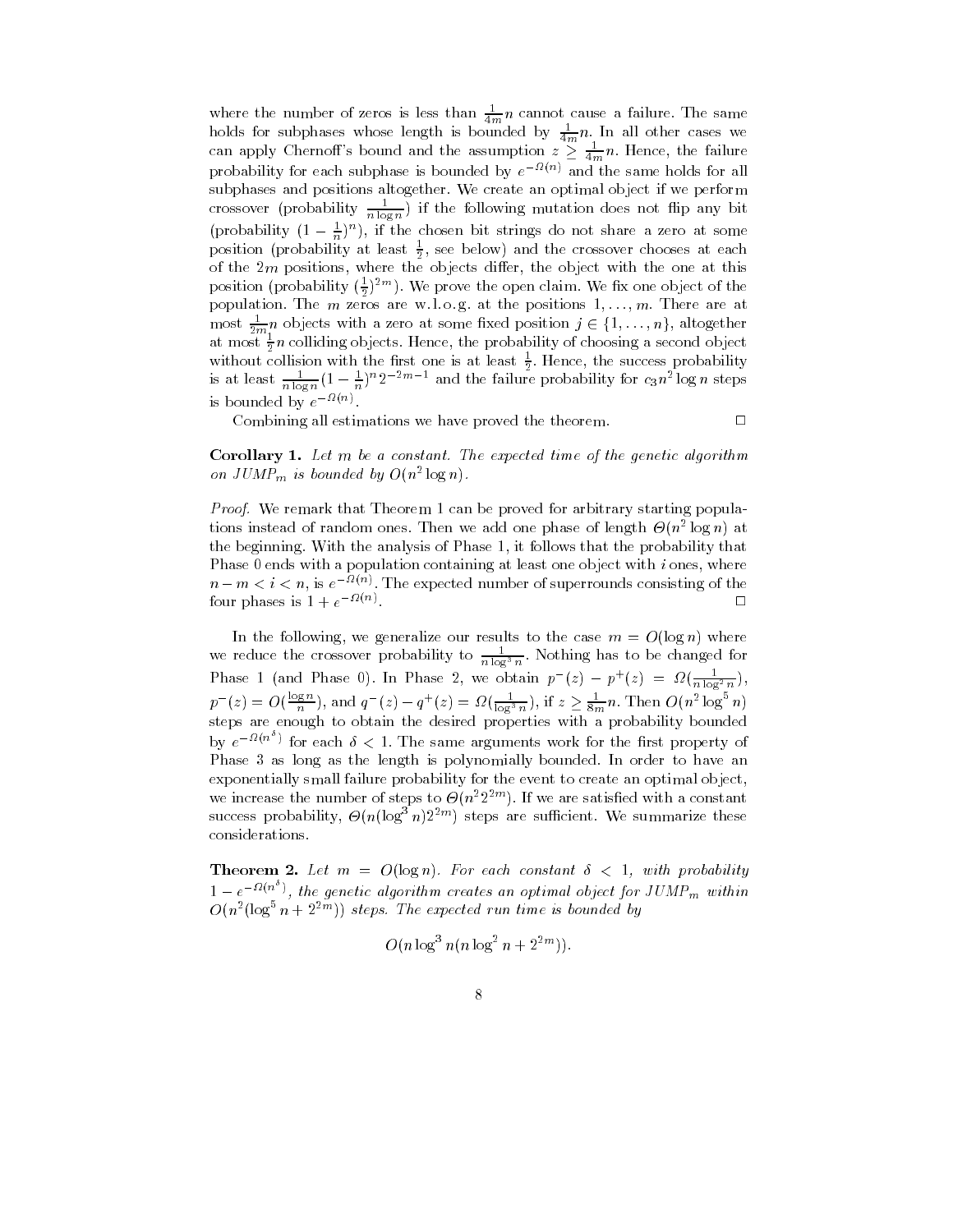If we allow replications as well as duplicates things change a little. We concentrate on the case where m is a constant. Nothing changes for phase 0. Our analysis of phase 1 remains valid, too. We remark that replications occur with probability at least  $(1 - \frac{1}{n \log n})(1 - \frac{1}{n})^n$ , so the tendency of good objects to create similar or equal objects in the rst phase is enlarged. We change the length of phase 2 to  $a(n)$  ·  $c_2n$  log n and discuss the role of  $a(n)$  later. We have For  $A^+$  we have to include the event  $F_0^+$ , for  $A^-$  we include  $G_0^-$ . We still have  $p_{-}(z) \geq p_{-}(z)-p_{-}(z) = \Omega(\frac{z}{n m^2}) = \Omega(\frac{z}{n})$ , but  $p_{-}(z) = O(\frac{z}{n})$  does not hold, now. We consider only essential steps that still occur with probability  $\Omega(\frac{1}{n})$ . Let again  $q^-(z)$  resp.  $q^+(z)$  be the conditional probabilities for decreasing resp. increasing the number of zeros in one essential step. Now, we have  $q^-(z) - q^+(z) = M(\frac{1}{n})$ . If in exactly d of  $a(n) \cdot c_2' n^2$  log n essential steps the number of zeros is decreased, we end up with  $z + a(n) \cdot c'_2 n^2 \log n - 2d$  zeros. Applying Chernoff's inequality yields that the probability not to decrease the number of zeros to at most  $\frac{1}{4m}n$ in  $a(n) \cdot c'_2 n^2 \log n$  essential steps is  $e^{-\Omega(a(n) \log n)}$ . Choosing  $a(n) = \frac{n}{\log n}$  yields that with probability  $1 - e^{-\alpha(n)}$  the number of zeros is at most  $\frac{1}{4m}n$  at all positions after phase 2, which now has a length of  $c_2n^4$  steps. With  $a(n) = \log n$ , phase 2 needs only  $c_2n^{\circ}$  log<sup>2</sup> n steps, but the probability of a failure is increased to  $e^{-\frac{1}{2}(\log^2 n)}$ , which is still subpolynomial. In Phase 3 replications change the probabilities for changing the number of zeros in the same way as in phase 2. Therefore, we can adapt our proof to the modied algorithm the same way as we did for phase 2. Since we are satised, if the number of zeros is not increasing too much, compared to phase 2, where we need a decreasement, it is not necessary to adjust the length of phase 3. We conclude that a genetic algorithm that allows replications finds a optimum of JUMP  $_m$  , for constant  $m$ , in  $O(a(n)n^{\gamma} \log n)$ steps with probability  $e^{-i\ell(\alpha(n)\log n)}$ . We remark that the analysis of this variant of a genetic algorithm can be adapted to  $m = O(\log n)$ , too.

### 5 Conclusion

Evolutionary and genetic algorithms are often used in applications but the theory on these algorithms is in its infancy. In order to obtain a theory on evolutionary and genetic algorithms, one has to understand the main operators. This paper contains the first proof that, for some function, genetic algorithms with crossover can be much more efficient (polynomial versus superpolynomial) than all types of evolutionary algorithms without crossover. The specic bounds are less important than the fact that we have analytical tools to prove such a result. The difference in the behavior of the algorithms can be recognized in experiments already for small parameters, e.g.  $n = 50$  and  $m = 3$ .

### References

Baum, E. B., Boneh, D., and Garret, C.: On genetic algorithms. In Proceedings of the 8th Conference on Computational Learning Theory (COLT '95), (1995) 230-239.